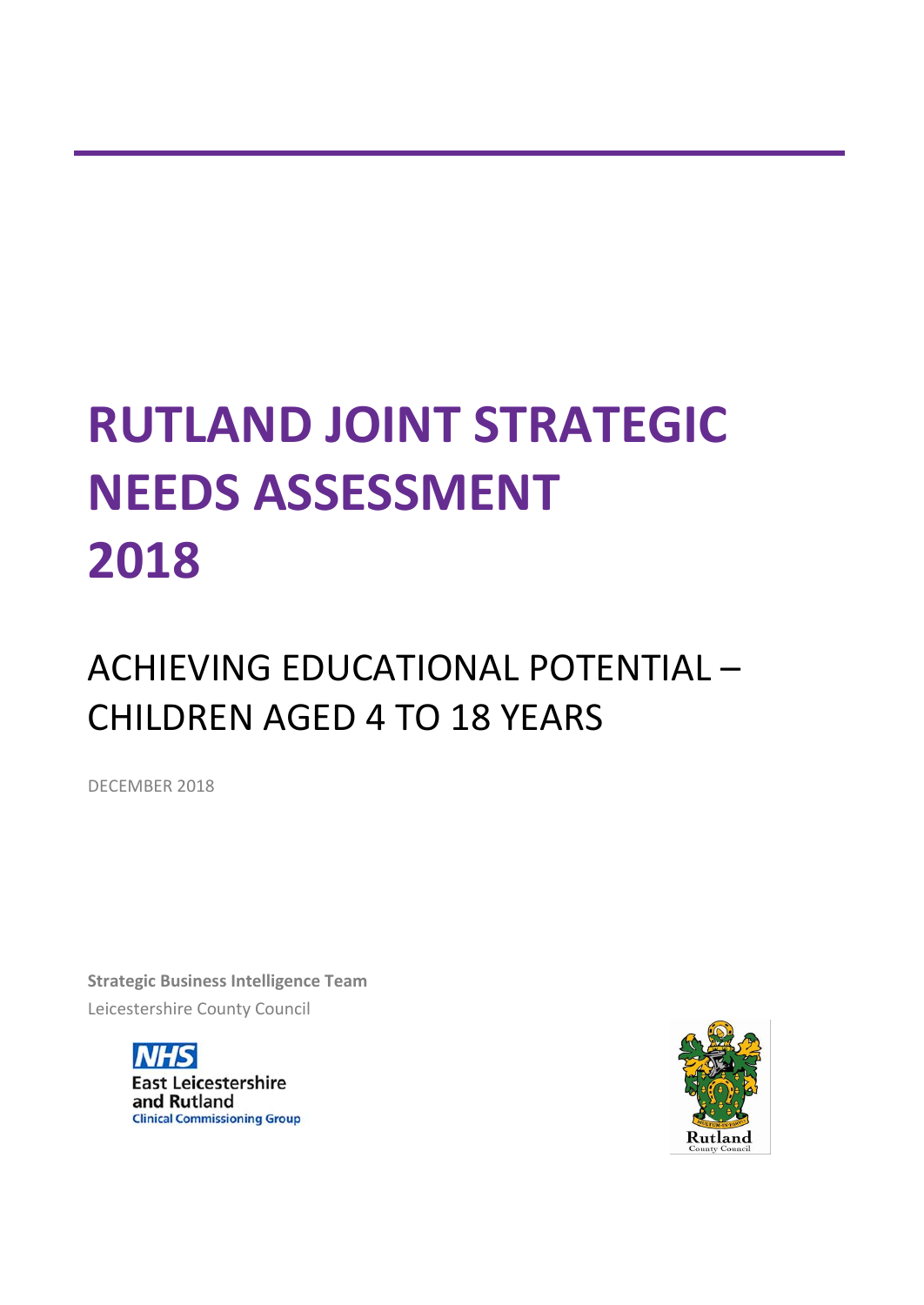## **Business Intelligence**

Rutland County Council Catmose, Oakham, Rutland LE15 6HP T: 01572 758259

Whilst every effort has been made to ensure the accuracy of the information contained within this report, Leicestershire County Council cannot be held responsible for any errors or omission relating to the data contained within the report.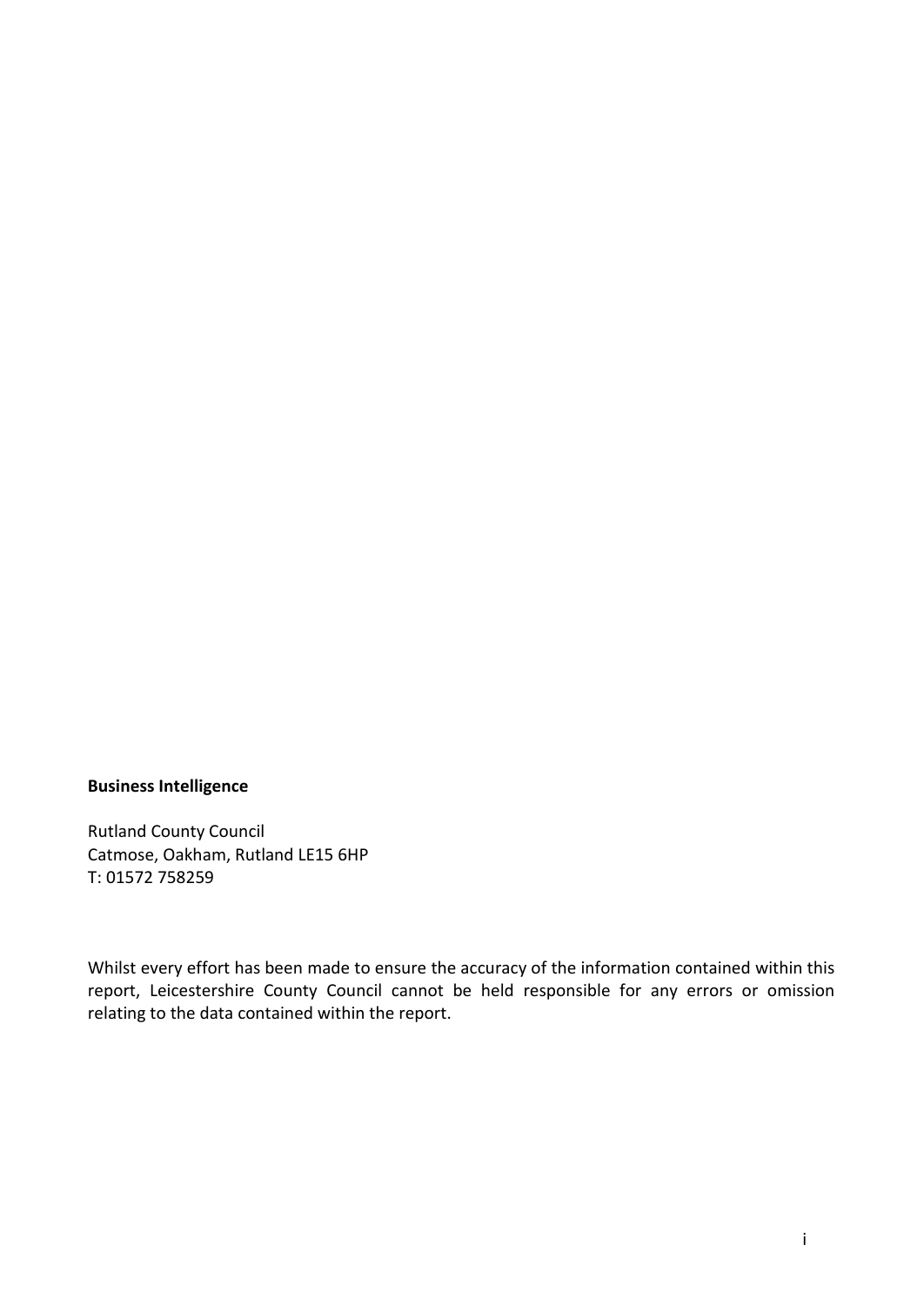The purpose of the Joint Strategic Needs Assessment (JSNA) is to:

- To improve the health and wellbeing of the local community and reduce inequalities for all ages.
- To determine what actions the local authority, the local NHS and other partners need to take to meet health and social care needs, and to address the wider determinants that impact on health and wellbeing.
- To provide a source of relevant reference to the Local Authority, Clinical Commissioning Groups (CCGs) and NHS England for the commissioning of any future services.

The Local Authority and CCGs have equal and joint statutory responsibility to prepare a Joint Strategic Needs Assessment (JSNA) for Rutland, through the Health and Wellbeing Board. The Health and Social Care Act 2012 amended the Local Government and Public Involvement in Health Act 2007 to introduce duties and powers for Health and Wellbeing Boards in relation to JSNAs.

The JSNA has reviewed the data relating to educational attainment in Rutland, from early years through to school leaving age. The processes used to oversee progress are outlined and unmet needs and recommendations that have arisen from this needs assessment are discussed.

The JSNA offers an opportunity for the Local Authority, CCG and NHS England's plans for commissioning services to be informed by up to date information on the population that use their services. Where commissioning plans are not in line with the JSNA, the Local Authority, CCG and NHS England must be able to explain why.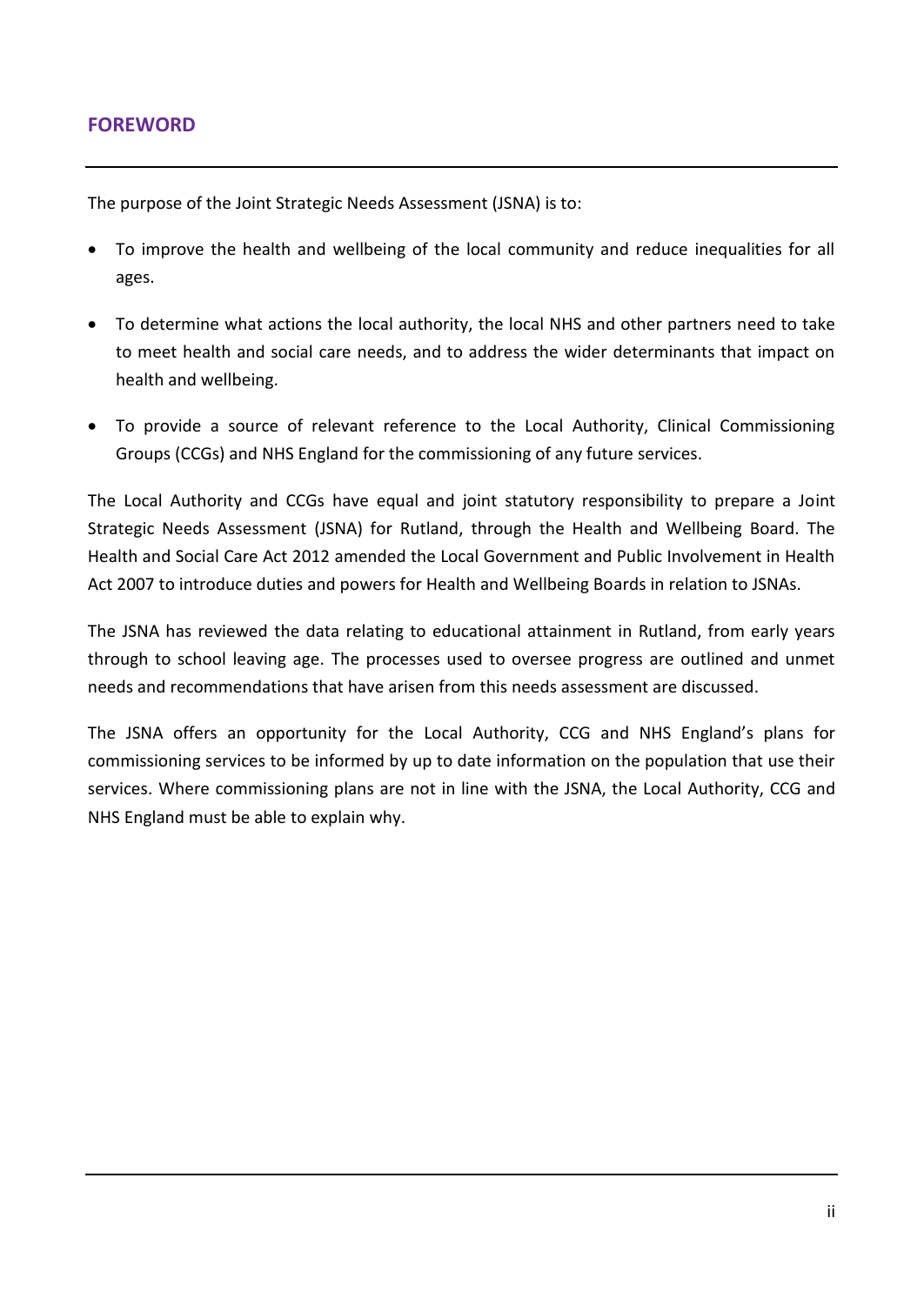# **EXECUTIVE SUMMARY**

In this chapter we examine how pupils in Rutland's state-funded schools perform in comparison with pupils nationally in Early Years Foundation Stage, Key stage 1, Key stage 2 and Key stage 4 statutory assessments. The chapter includes data trends over the past 5 years to evaluate performance over time. It is important to note that Key stage 1, 2 and 4 had a change of assessment measures between 2014-15 and 2015-16 which impacts on data patterns.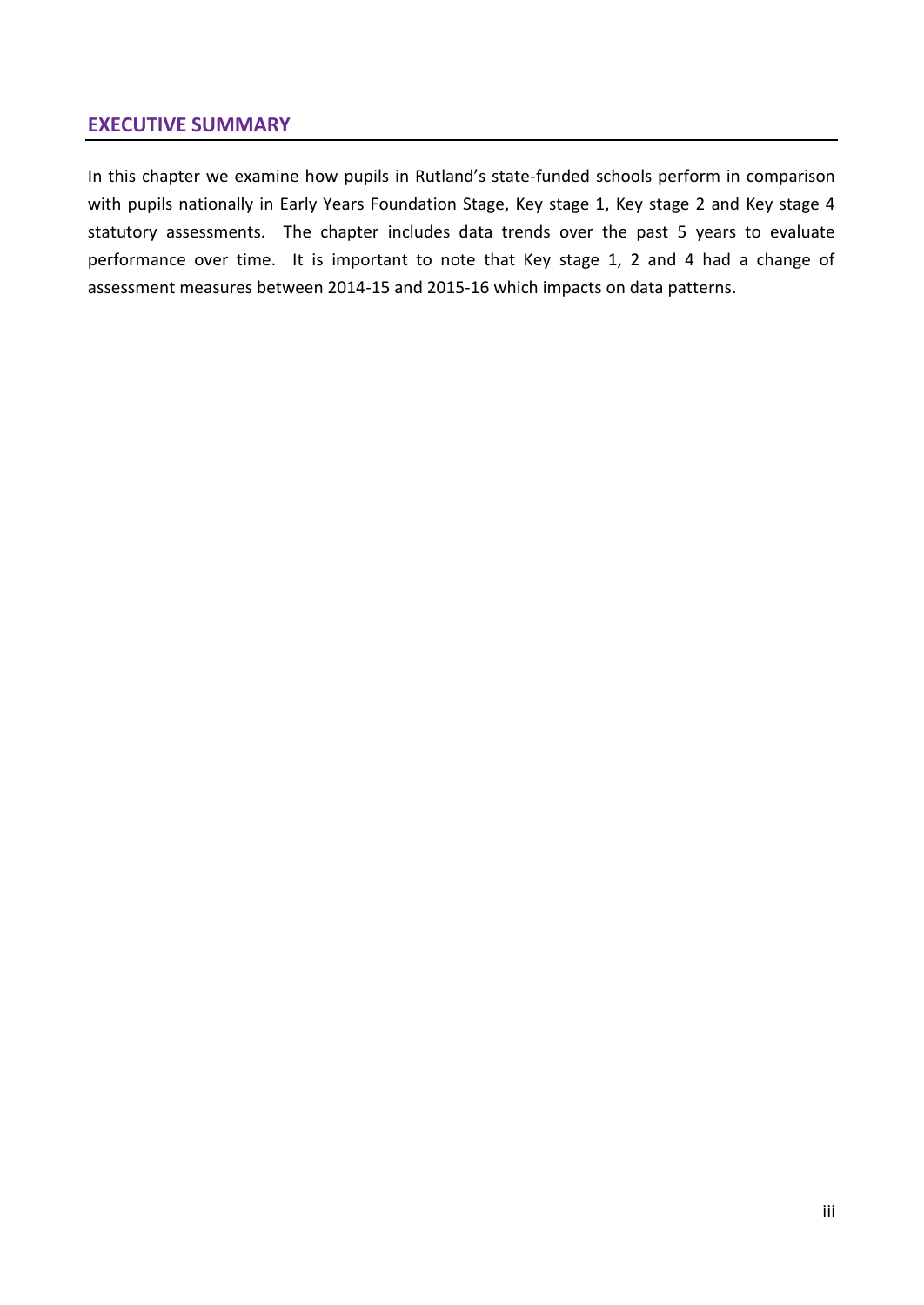# **CONTENTS**

# **List of Tables**

| Table 1: KS1 SATs - Year on year comparison against National - Expected Standard3   |  |
|-------------------------------------------------------------------------------------|--|
|                                                                                     |  |
|                                                                                     |  |
|                                                                                     |  |
| Table 5: Ofsted ratings for primary schools and secondary schools in Rutland, 20187 |  |

# **List of Figures**

| Figure 1: Percentage of reception children achieving a good level of development, 2012-20172 |  |
|----------------------------------------------------------------------------------------------|--|
| Figure 2: Key Stage 2 SATs - Expected standard in Reading, Writing & Maths (combined)4       |  |
| Figure 3: Key Stage 4 GCSEs and Attainment 8 - Five year trend of expected standard5         |  |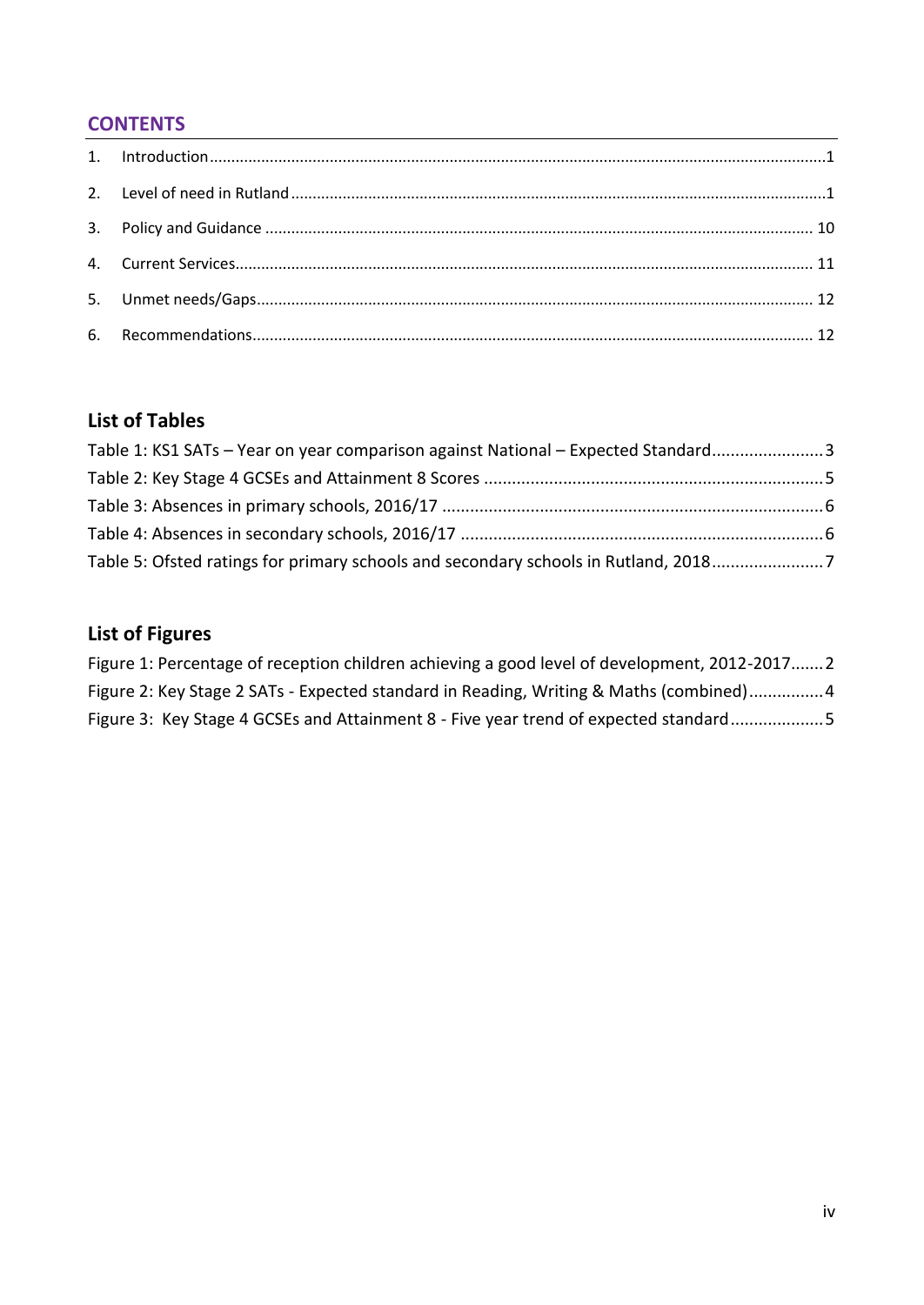#### <span id="page-5-0"></span>**1. Introduction**

This chapter presents a comprehensive overview of how Rutland's state-funded schools perform. The majority of indicators presented are from national sources so are subject to a time lag due to the time required for data collection, data analysis and publication. Where possible, comparisons have been made to national averages and local context has been included. We appreciate that this document uses technical language. This is due to the nature of the JSNA, which is intended for use by commissioning organisations such as local authorities and the NHS in developing their commissioning plans. One example is the use of statistical significance. A statistical significant result ensures the result is not likely to be caused by chance, for a given statistical significance level. Using these statistical tests improves the reliability of our evidence base which will help strengthen our commissioning based decisions

#### <span id="page-5-1"></span>**2. Level of need in Rutland**

It is recognised that many factors impact on children's educational potential being achieved and it is well known that lower educational outcomes are further associated with poorer outcomes in later life. More detail on these wider determinants of health are available in the 'Children and Young People Staying Safe and Healthy Joint Strategic Needs Assessment'.

### **2.1. Early year's foundation (EYFS)**

### **2.1.1. Good Level of Development**

Performance at the end of the Early Years Foundation Stage (EYFS) is measured by the Good Level of Development (GLD) which measures a child's attainment across the first 12 Early Learning Goals.

School readiness is a measure of how prepared a child is to succeed in school cognitively, socially and emotionally. 'Good level of development' is used to assess school readiness. It is measured at the end of the reception year and covers: communication and language; physical development; personal, social and emotional development; literacy; mathematics; understanding the world; and expressive arts, designing and making. School readiness starts at birth with the support of parents and other caregivers, as children start to acquire these skills. School readiness at age 5 (the end of reception year) has a strong impact on future educational attainment and life chances. $1$ 

Rutland's scores for 'Good Level of Development' remains above that seen nationally. There are inconsistencies in performance over time, however indications are that this may be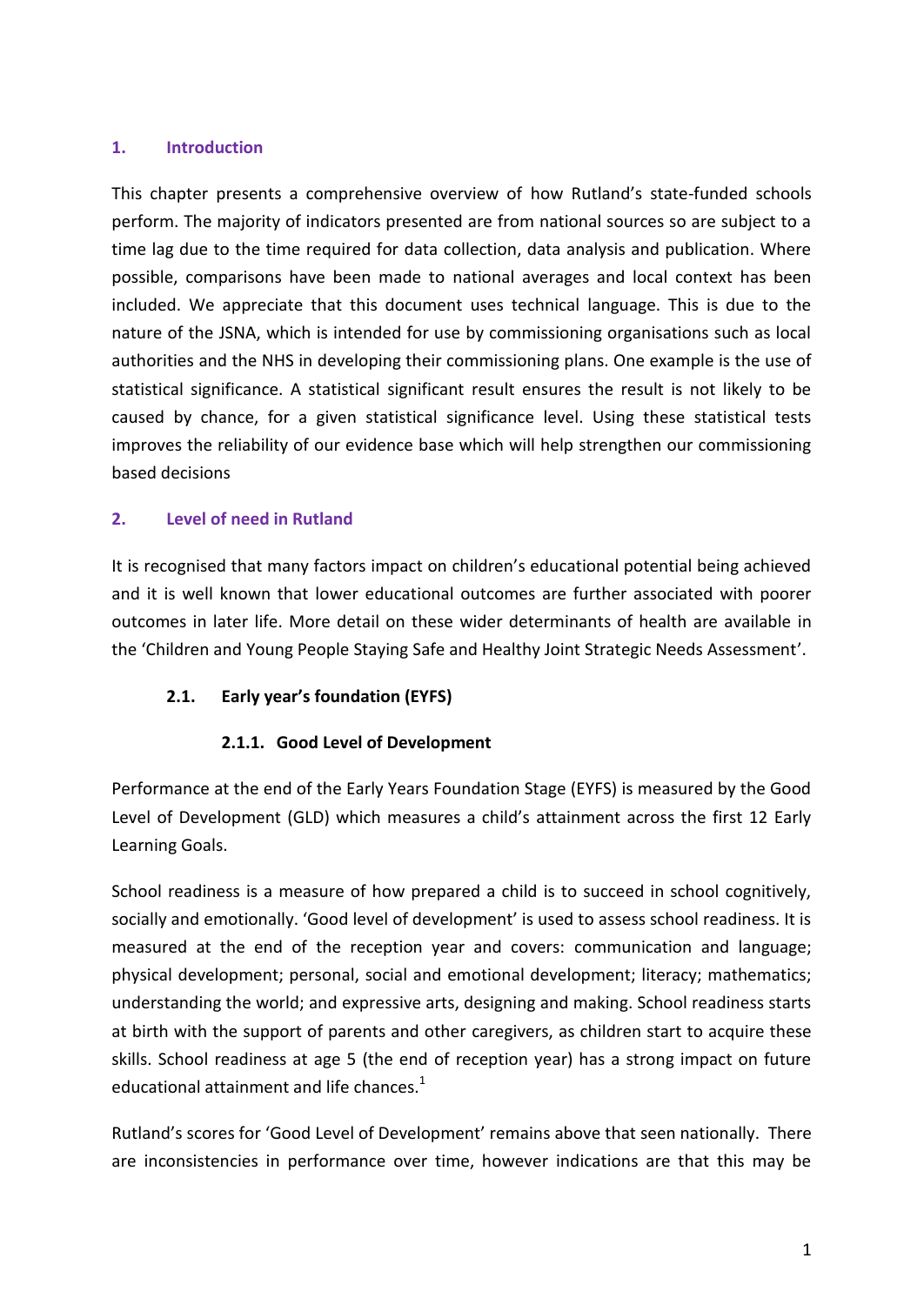influenced by the characteristics of the cohort. For example, in 2014 the cohort was made up of a high proportion of summer born children and in 2016 the cohort had a high percentage of boys. However, there will be continued challenge to those Early Years providers where performance is not at a level that would be expected for that cohort, with LA commissioned programmes to support the development of a curriculum to meet the needs of all groups of pupils.



<span id="page-6-0"></span>**Figure 1: Percentage of reception children achieving a good level of development, 2012-2017<sup>2</sup>**

#### <span id="page-6-1"></span>**2.1.2. Phonics Screening**

In 2016/17, 83.3% of Year 1 pupils in Rutland achieved the expected level in the phonics screening check. This is similar to the England value of 81.1%. Meanwhile, 11 children with free school meal status achieved the expected level in the phonic screening check (61.1%). This is similar to the England value of 68.4%. $3$ 

#### **2.2. Key Stage 1 SATs**

Key stage one performance in reading, writing and mathematics is measured through teacher assessment at the end of Year Two. The performance of pupils in Rutland statefunded schools has been consistently above national average for a number of years in all subjects although the gap between the local authority and national Key Stage 1 outcomes have narrowed in 2017 to broadly in line with pre-2016 levels. Note the change in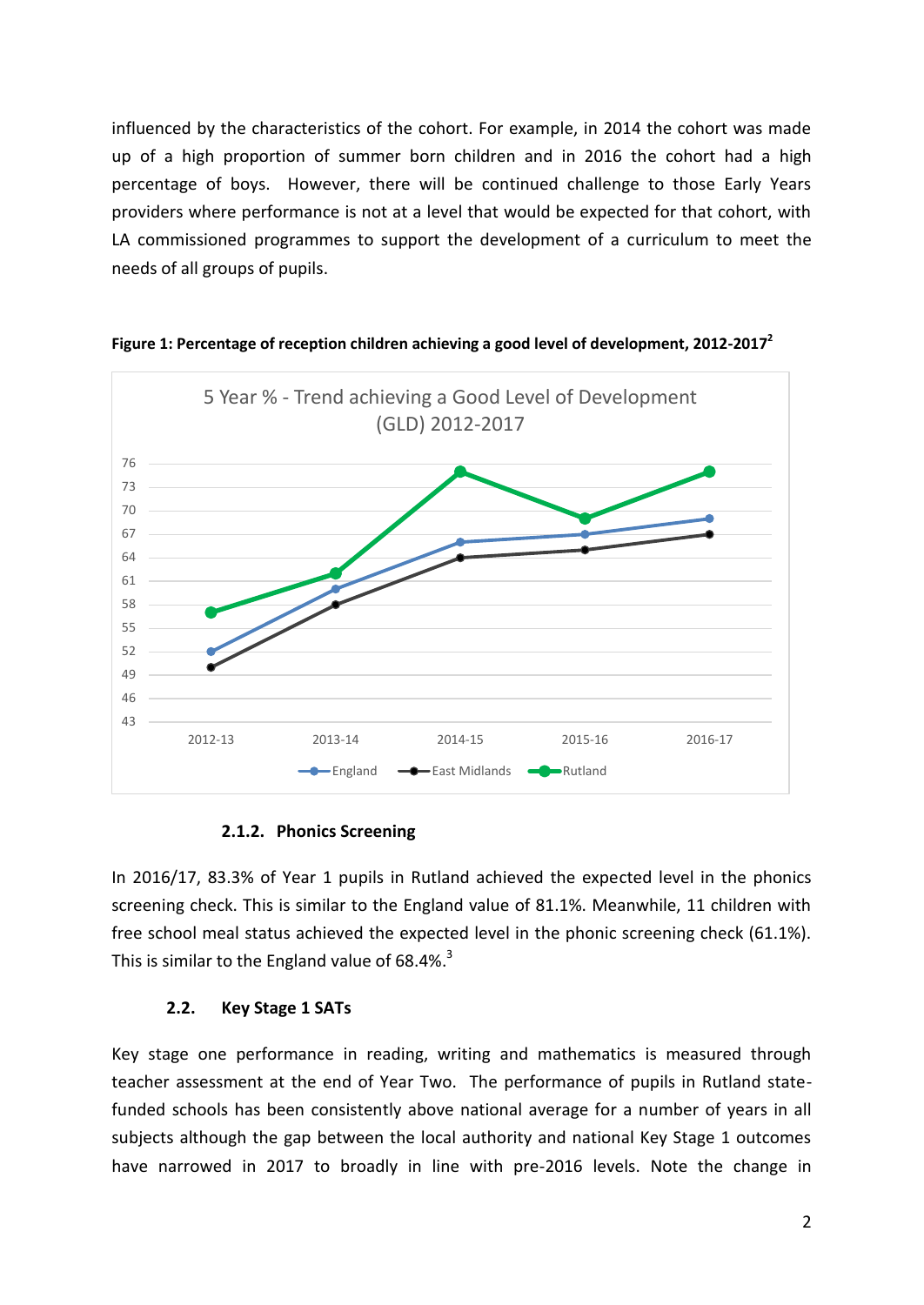assessment methods in 2015-16. Prior to that date, attainment had been measured in Levels, with Level 2 being expected. This is now referred to as Expected Standard; the percentages refer to those children attaining Expected Standard or better.

| Key Stage 1 |          | 2012-13 |                           | 2013-14 |          | 2014-15                   |    | 2015-16 |                           |            | 2016-17                 |                           |            |                  |                       |            |
|-------------|----------|---------|---------------------------|---------|----------|---------------------------|----|---------|---------------------------|------------|-------------------------|---------------------------|------------|------------------|-----------------------|------------|
|             |          | $L2+$   | % point<br>differen<br>ce |         | $L2+$    | % point<br>differenc<br>e |    | $L2+$   | % point<br>differenc<br>e |            | <b>EXS</b><br>$\ddot{}$ | % point<br>differenc<br>e |            | EXS<br>$\ddot{}$ | % point<br>difference |            |
|             | Rutland  | 91%     |                           | ↟       | 91%      |                           | ✦  | 93<br>% |                           |            | 80%                     |                           |            | 79%              |                       |            |
| Reading     | National | 89%     | 2%                        |         | 90%      | 1%                        |    | 90<br>% | 3%                        | ↑          | 74%                     | 6%                        | $\uparrow$ | 76%              | 3%                    | $\uparrow$ |
| Writing     | Rutland  | 88%     | 3%                        |         | 88%<br>↟ |                           | ↑  | 90<br>% |                           | $\uparrow$ | 70%                     |                           | $\uparrow$ | 72%              |                       |            |
|             | National | 85%     |                           |         | 86%      |                           | 2% |         | 88<br>%                   | 2%         |                         | 65%                       | 5%         |                  | 68%                   | 4%         |
| Maths       | Rutland  | 94%     |                           |         | 95%      | 3%                        | ↑  | 96<br>% |                           | 1          | 78%                     |                           | ↑          | 78%              |                       | ↑          |
|             | National | 91%     | 3%                        |         | 92%      |                           |    |         | 93<br>%                   | 3%         |                         | 73%                       | 5%         |                  | 75%                   | 3%         |

<span id="page-7-0"></span>

| Table 1: KS1 SATs – Year on year comparison against National – Expected Standard <sup>4</sup> |
|-----------------------------------------------------------------------------------------------|
|-----------------------------------------------------------------------------------------------|

### **2.3. Key Stage 2 SATs**

Key stage two performance is measured at the end of year 6. Writing is measured through teacher assessment whilst reading, grammar, punctuation and spelling, and mathematics are measured by standard assessment tests (SATs). The 2017 Rutland average for combined Key Stage 2 Reading, Writing and Mathematics attainment at expected standard at 67% is higher than the national average of 61.0%. Improvement from 2016 in combined Reading, Writing and Mathematics attainment is at a rate higher than that seen nationally, with the percentage of children in Rutland schools 14% higher than in 2016 compared with 8% improvement nationally.

Performance in Rutland schools has considerably improved from 2013 and 2014 when LA percentage of expected standards being met across all three subjects were lower than national results. Rutland scored higher than the National average in 2015 and 2017.

Note the change in assessment methods in 2015-16. Prior to that date, attainment had been measured in Levels, with Level 4 being expected. This is now referred to as Expected Standard; the percentages refer to those children attaining Expected Standard or better.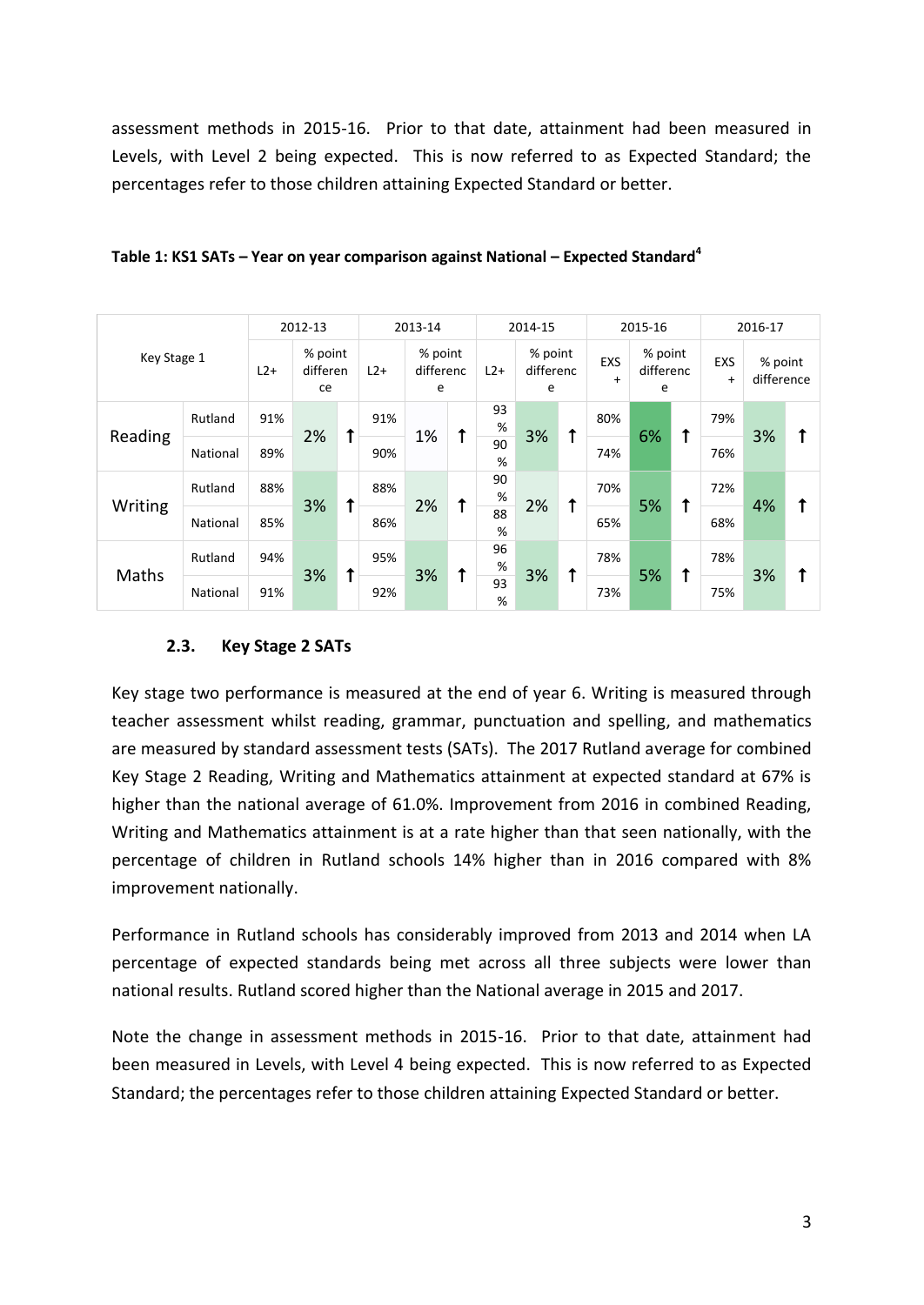

<span id="page-8-0"></span>**Figure 2: Key Stage 2 SATs - Expected standard in Reading, Writing & Maths (combined)<sup>5</sup>**

### **2.4. Key Stage 4 GCSEs and Progress 8**

As of summer 2016, Key Stage 4 is measured through GCSE examination, the Attainment 8 score, the Progress 8 score and the English Baccalaureate (EBacc). Prior 2016 the main method of measuring of a schools performance was by calculating the percentage of pupils who got five or more A\* to C grades. Attainment 8 measures the achievement of a pupil across 8 qualifications. Progress 8 measures the progress students make between the end of Key Stage 2 and Key Stage 4 based on performance in eight qualifications. The headline EBacc attainment measure in 2017 is the percentage of pupils in a school gaining a grade 5 or above in English and maths, and a grade C or above in other subjects.

[Figure 3](#page-9-1) shows the last 5 years average of expected standard for schools in Rutland.

Rutland has exceeded the National average by at least 6% every year. In 2014-15 Rutland scored 13.4 percentage points higher than the National average, this was the highest difference over the 5 years.

Rutland and England both seem to follow a downwards trend from the year 2016 onwards. However, this reflects the changing assessment criteria of Attainment 8. Despite the descending line Rutland comfortably sits above the National Average in each year.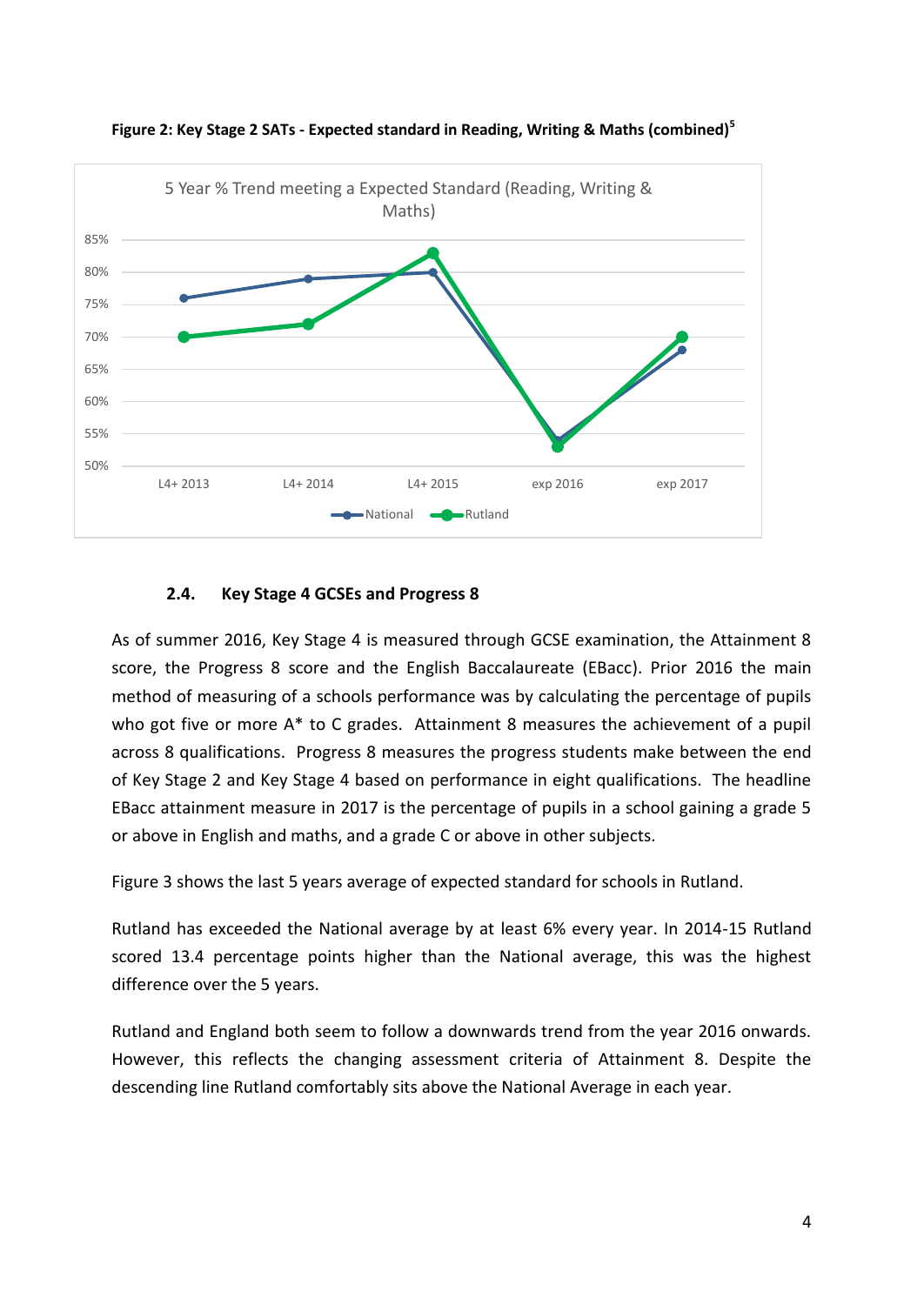

<span id="page-9-3"></span><span id="page-9-1"></span>**Figure 3: Key Stage 4 GCSEs and Attainment 8 - Five year trend of expected standard<sup>6</sup>**

#### **[Table 2: Key Stage 4 GCSEs](#page-9-2) and Attainment 8 Score[s](#page-9-2)**

[Table 2](#page-9-2) shows the percentage point difference per year between the National Average and Rutland.

|          | 5+ A*-C GCSEs including Maths and English |                       |  |              |                       |              |              |                       |      | Attainment 8 |                       |      |         |                       |  |
|----------|-------------------------------------------|-----------------------|--|--------------|-----------------------|--------------|--------------|-----------------------|------|--------------|-----------------------|------|---------|-----------------------|--|
| Key      |                                           | 2012-13               |  |              | 2013-14               |              |              | 2014-15               |      | 2015-16      |                       |      | 2016-17 |                       |  |
| Stage 4  | <b>GCSEs</b>                              | % Point<br>difference |  | <b>GCSEs</b> | % Point<br>difference |              | <b>GCSEs</b> | % Point<br>difference |      | A8           | % Point<br>difference |      | A8      | % Point<br>difference |  |
| Rutland  | 67.2                                      | 8%                    |  | 62.7         | 9.30%                 | 67.2<br>53.8 |              |                       | 55.2 | 6.70%        |                       | 52.2 |         |                       |  |
| National | 59.2                                      |                       |  | 53.4         |                       |              | 13.40%       |                       | 48.5 |              |                       | 44.6 | 7.60%   |                       |  |

#### <span id="page-9-2"></span><span id="page-9-0"></span>**Table 2: Key Stage 4 GCSEs and Attainment 8 Score[s](#page-9-3)<sup>6</sup>**

Progress 8 is a new measure of progress children make between the end of primary school and the end of secondary school. A positive score means the school has made better progress than expected. A score below -0.5 will trigger an inspection and a score of 1+ will exempt the school from an inspection for a year. Rutland schools' Progress 8 score of 0.32 compares very favourably with the national score of -0.0 in 2016-17.Rutland schools' Progress 8 score of 0.32 compares very favourably with the national score of -0.0 in 2016- 17.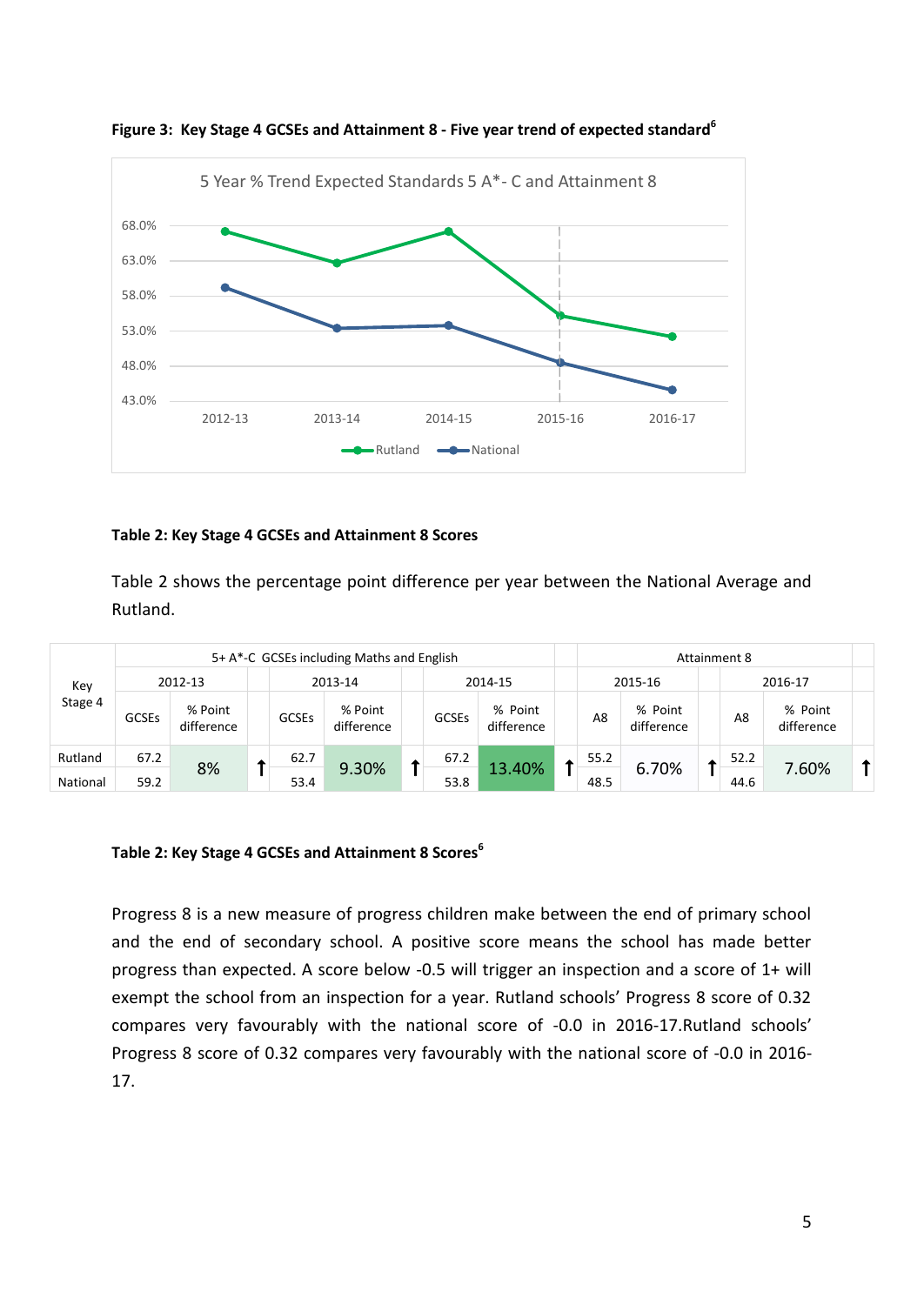# **2.5. Attendance and absences in state-funded Rutland Primary and Secondary Schools**

Absence from Rutland schools is well below that seen nationally and regionally, however this remains a focus of discussion with school leaders to ensure the safeguarding of children and young people.

| <b>Pupil</b>            |                | Percentage of sessions missed | <b>Persistent absentees</b> |               |            |  |
|-------------------------|----------------|-------------------------------|-----------------------------|---------------|------------|--|
| absence                 | <b>Overall</b> | <b>Authorised</b>             | <b>Unauthorised</b>         | <b>Number</b> |            |  |
| 2016/17                 | absence        | <b>Absence</b>                | absence                     |               | Percentage |  |
| <b>England</b>          | 4.0%           | 3.0%                          | 1.1%                        | 325,230       | 8.3%       |  |
| East<br><b>Midlands</b> | 4.0%           | 2.9%                          | 1.1%                        | 27,655        | 8.2%       |  |
| <b>Rutland</b>          | 2.8%           | 2.4%                          | 0.4%                        | 81            | 3.2%       |  |

<span id="page-10-2"></span><span id="page-10-0"></span>**Table 3: Absences in primary schools, 2016/17<sup>7</sup>**

<span id="page-10-1"></span>**Table 4: Absences in secondary schools, 2016/17[7](#page-10-2)**

| <b>Pupil</b>            |                           | Percentage of sessions missed       | <b>Persistent absentees</b>    |               |            |  |
|-------------------------|---------------------------|-------------------------------------|--------------------------------|---------------|------------|--|
| absence<br>2016/17      | <b>Overall</b><br>absence | <b>Authorised</b><br><b>Absence</b> | <b>Unauthorised</b><br>absence | <b>Number</b> | Percentage |  |
| <b>England</b>          | 5.4%                      | 3.8%                                | 3.8%                           | 392,200       | 13.5%      |  |
| East<br><b>Midlands</b> | 5.3%                      | 3.8%                                | 1.5%                           | 34,155        | 13.6%      |  |
| <b>Rutland</b>          | 3.5%                      | 2.8%                                | 0.8%                           | 151           | 6.0%       |  |

# **2.6. Exclusions**

Rutland has had 2 permanent exclusions in 2017/18: one primary phase child, which was dealt with as a managed move, and one secondary phase young person. There have been no appeals considered by Independent review panels by reason for exclusion. Rutland County Council had a part time Social Inclusion Officer, (SIO) who conducts school meetings and visits to the home. The SIO conducts fortnightly meetings with the 3 secondary schools in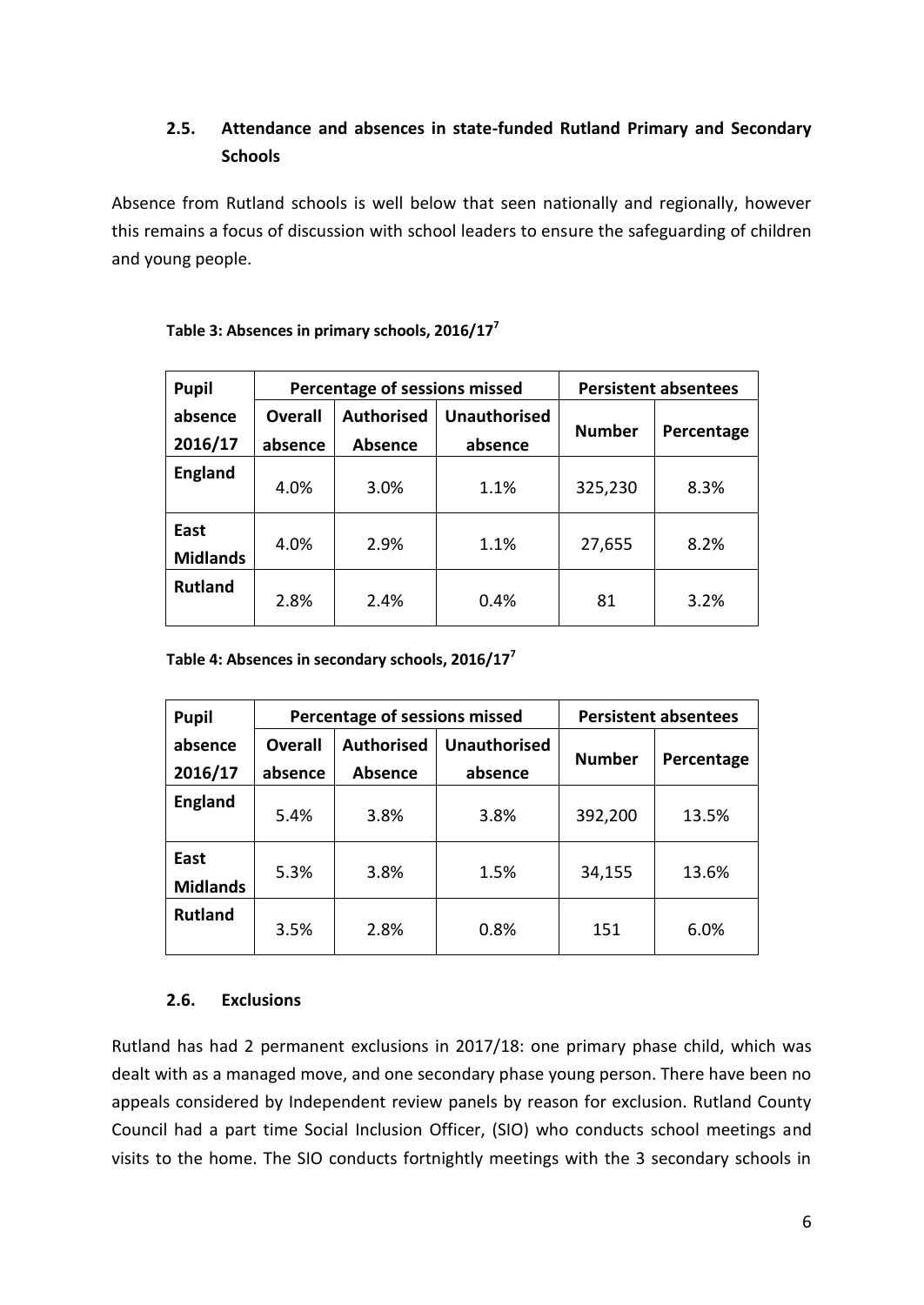Rutland to discuss cases that may be at risk of coming off roll or at risk of exclusion. Rutland does not have any Pupil Referral Unit places in the county.

# **2.7. Ofsted Ratings – Primary and Secondary Schools in Rutland**

This section identifies the number of schools in each Ofsted category based on their most recent inspection (at August 2018). The education function of the local authority has a duty to ensure there are sufficient high quality school places and works closely with school leaders to achieve the aim for all children to attend good or outstanding state-funded schools. This is articulated through Rutland County Council's Corporate Plan 2017-20 which sets out the ambition for all children and young people to be able to access high quality education within settings where every individual matters equally and is encouraged to aim high and achieve their very best.

| <b>School Type</b>      | Number of<br>schools | <b>Schools</b><br>Rated<br>Outstanding | <b>Schools</b><br><b>Rated Good</b> | Number of<br>children<br>attending |
|-------------------------|----------------------|----------------------------------------|-------------------------------------|------------------------------------|
| <b>Primary Schools</b>  | 17                   | 4                                      | 13                                  | 2915                               |
| <b>Secondary School</b> | 3                    | 1                                      | 2                                   | 2481                               |
| Total                   | 20                   | 5                                      | 15                                  | 5594                               |

<span id="page-11-0"></span>

| Table 5: Ofsted ratings for primary schools and secondary schools in Rutland, 2018 <sup>8</sup> |  |  |  |  |  |  |  |  |
|-------------------------------------------------------------------------------------------------|--|--|--|--|--|--|--|--|
|-------------------------------------------------------------------------------------------------|--|--|--|--|--|--|--|--|

The local authority complies with the DfE Schools Causing Concern Guidance which clearly identifies the expectations for local authorities to utilise their powers of intervention to those schools maintained by the local authority which are underperforming; where an academy or free school is of concern to the local authority, this Guidance must be followed. Strong working partnerships have been established with the Department for Education and the Regional Schools Commissioner's office in sharing intelligence about academies within Rutland and challenging DfE officers where concerns over the performance of an academy or multi academy trust may have been identified.

# **2.8. Elective Home Education**

Section 7 of Education Act 1996 requires that parents/carers must "cause the child to receive efficient full time education suitable to his or her age, ability and aptitude and to any special needs he or she may have either by regular attendance at school or otherwise." In most cases parents are happy with their children's education being provided by a school. Occasionally however, parents/carers prefer to make arrangements for their child to be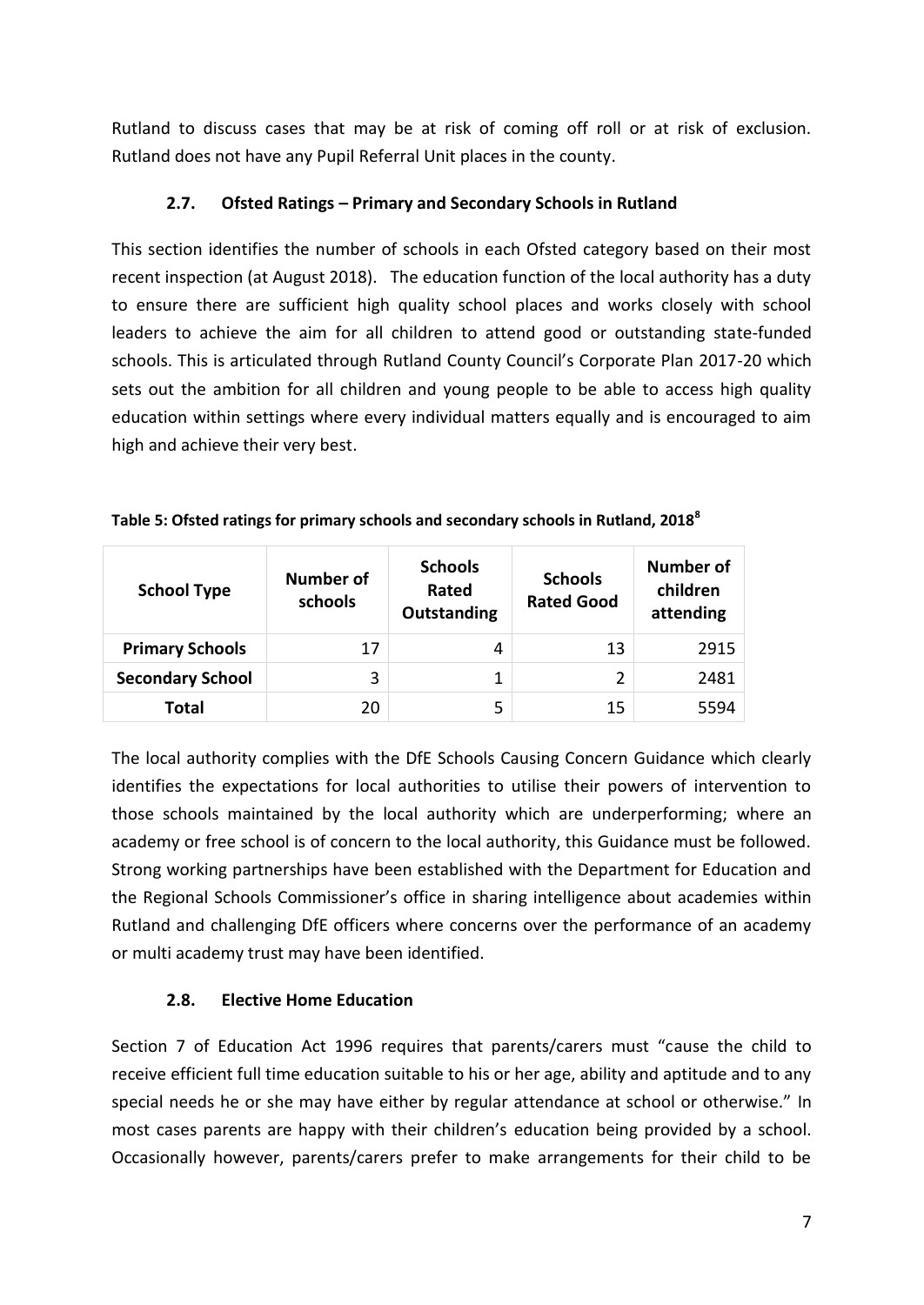educated otherwise than in school, in many cases providing lessons at home.

There is no legal obligation for a parent/carer to register their child as being home schooled with the local authority. Rutland County Council operates a voluntary registration scheme for pupils undergoing elective home education (EHE) informed by the Council's Education Otherwise Policy. Local Authorities have no statutory duties in relation to monitoring the quality of EHE on a routine basis. However, under Section 437 (1) of Education Act 1996, local authorities can intervene if it appears that parent/carers are not providing a suitable and efficient education. Once registered with the council for home education a home visit is arranged to meet with the child and parent/carer. Information and guidance will be offered at this point followed by further visits to monitor the child's progress and the implementation of the home education programme. As well as their educational needs, the local authority will be mindful of a child's personal, health, safety and welfare needs at all times.

In Rutland the number of children electively home education (EHE) is small and there is no obvious trend emerging. At the end of the academic year 2015/2016 there were no children recorded as elective home educated; however through the year the number went up to 5 pupils. These consisted of 1 primary phase (awaiting a place at an independent school) and 4 secondary phase children. The reasons presented by parents and the schools included, for example, moving into Rutland and awaiting a place at the school of choice, moving into outof-county schools.

At the end of the academic year 2016/2017 there were less than 5 primary school age child electively home educated. During the academic year, 4 of the children who were electively home educated were Year 11 pupils. The reasons presented by the parents and schools included, for example, to progress a music programme at a Conservatory of Music, or to take up home tuition, using a virtual school learning site. All of these families allowed Rutland County Council's Social Inclusion officer (SIO) contact at home. At the end of the 2017/2018 academic year there were no children electively home educated.

It should be noted that Rutland County Council operates an 'Education Otherwise' programme of support. This supports children who have significant needs that are not electively home educated and are children who need a different intervention to mainstream school. These children include those who are permanently excluded or are at risk of permanent exclusion, have medical needs, or are undertaking a managed moved and include children who present as anxious school refusers. This may be diverting some children and parents from resorting to EHE as an alternative to mainstream school. Rutland currently has 21 children accessing Education Otherwise support. The Education Otherwise budget is £110,000.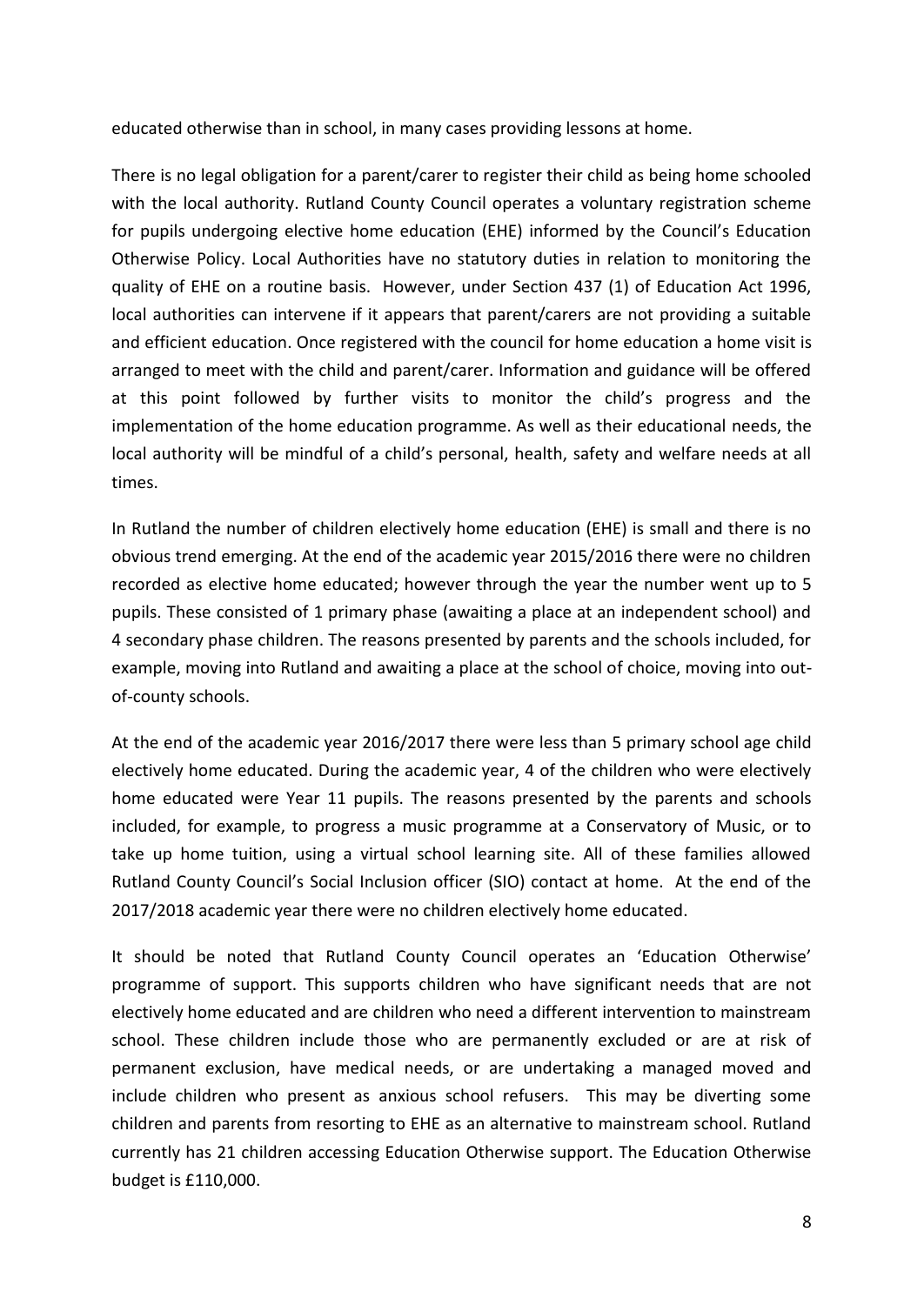The Local Authority is aware of some children in Rutland who are out of school and have chosen not to have contact with the LA or not to have ever registered with a school, some due to cultural or faith reasons, and therefore, under the current national guidance, the Local Authority has no statutory right to conduct visits or make contact. There have been no cases of EHE children being investigated (under s.436A of the Education Act 1996 or otherwise) to find if children are receiving suitable education and no school attendance orders have been issued with regard to children found to be receiving unsuitable EHE (or who have been claimed to be receiving EHE).

# **2.9. NEET**

Young people who are not in education, employment or training (NEET) are more likely to suffer from poor health, depression or early parenthood.

In 2015, 2.1% of 16-18 years old in Rutland were not in education, employment or training (20 people). This is better than the England value of 4.2%.<sup>[3](#page-6-1)</sup>

# **2.10. Special Educational Needs**

In Rutland in 2017, there were 347 pupils of primary school age with special educational needs (SEN). This is 11.9% of the total number of pupils and is lower than the East Midlands proportion of 12.7% and the England proportion of 13.8%.

For secondary schools, there were 374 pupils with special educational needs. This is 14.0% of the total number of pupils and is higher than the East Midlands proportion of 11.7% and the England proportion of 12.3%.

Percentages of children receiving SEN support in Rutland have risen significantly from 8.5% in 2015 to 13% in 2018. The rate of SEN support is now ranked third in the East Midlands (of 9 authorities) having been lowest from 2009 to 2015.

The demand for, and the spending on, services and support for children with SEND in Rutland has grown significantly. This represents 3% of the total number of pupils in all Rutland schools, compared with the England benchmark of 2.8%. However, this figure is predicted to rise due to the increase in the number of pupils requiring an Education, Health and Care Plan (EHCP) as a result of earlier diagnosis and consequent referrals for support, particularly for those with social, emotional and mental health needs.

The spending on Special Educational Needs and Disabilities (SEND) services and support in Rutland (funded mainly from the Dedicated Schools Grant - High Needs block) has grown by 16% in the past 3 years, rising from £3,061,000 in 2013/14 to £3,545,000 in 2016/17, and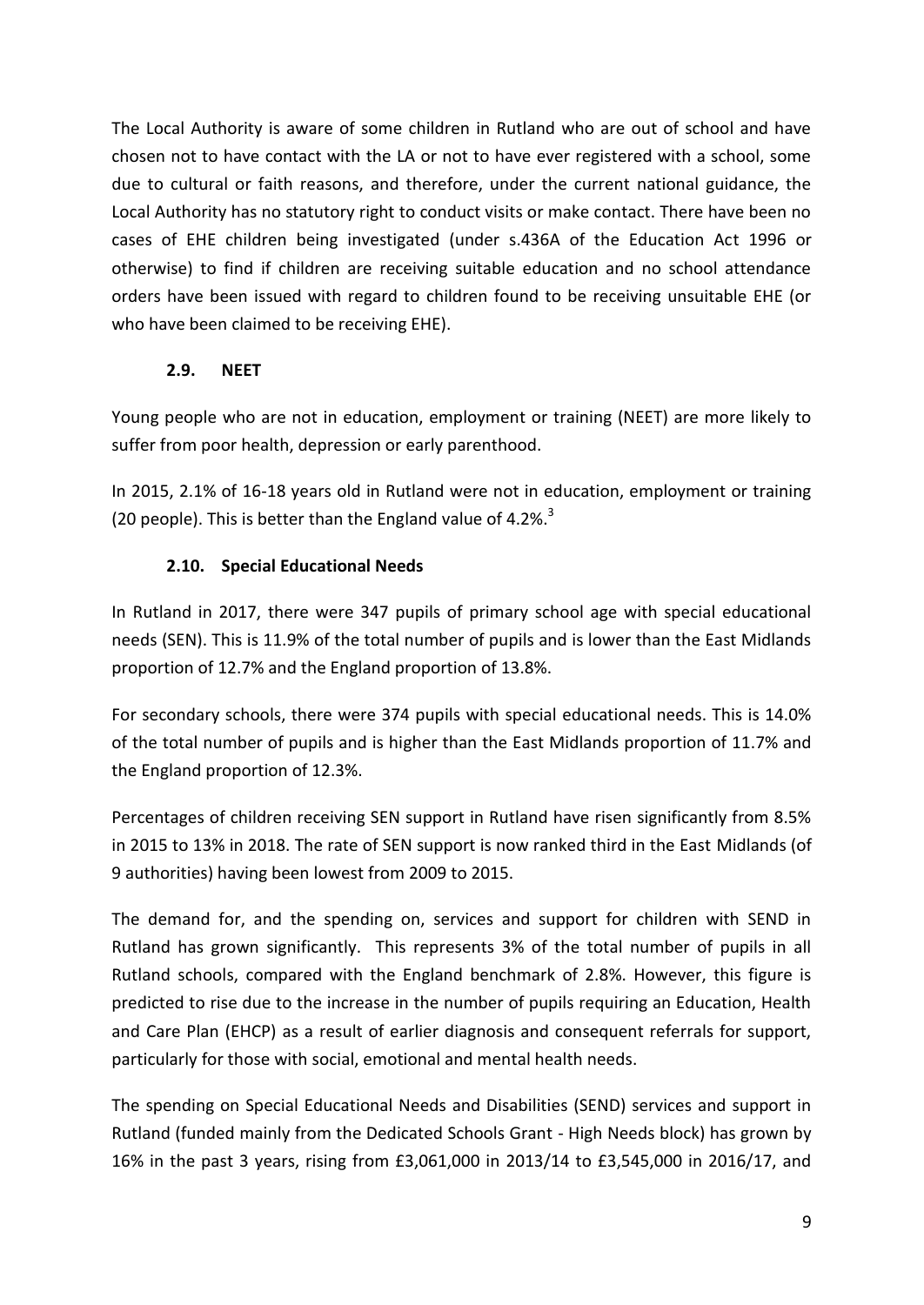continues on an upward trajectory.

Children with Communication and Interaction (C&I) needs, which includes ASD, and those with Social Emotional and Mental Health (SEMH) needs (20% of the population) have some of the highest cost education placements.

# **2.11. Learning Disabilities**

In Rutland in 2017, there were 385 pupils with a learning disability. This is 6.9% of the total number of pupils and is higher than the England proportion of 5.6%.<sup>9</sup>

Further data on the learning disabilities is detailed in the Learning Disability Market Position Statement (link still to be added).

A recent review of the Special Educational Needs and Disabilities population identified that Autistic Spectrum Disorder (ASD) accounts for almost a quarter of all SEND children in Rutland (87 children or 24%). This is the largest category of disability and this proportion is significantly larger than seen nationally.

# **2.12. Behavioural, emotional and social support needs**

In Rutland in 2014, there were 86 pupils with behavioural, emotional and social support needs. This is 1.14% of the total number of pupils and is lower than the England proportion of 1.66%.<sup>10</sup>

# <span id="page-14-0"></span>**3. Policy and Guidance**

Local Authorities have a series of statutory responsibilities for education which are set out in sections 13 and 13a of the Education Act 1996 and the Childcare Act 2006. The local authority also complies with the DfE Schools Causing Concern (February 2018) which is guidance for local authorities and Regional Schools Commissioners on how to work with schools to support improvements to educational performance, and on using their intervention powers.

The Admissions Code December 2014 sets out the statutory guidance that schools must follow when carrying out duties relating to school admissions into primary school at reception year and secondary school at year 7 in September each year.

The Children and Families Act 2014 requires every local authority in England to appoint an officer employed by the authority to make sure that its duty to safeguard and promote the welfare of its children looked after (CLA) by the authority is properly discharged. That officer is referred to as the Head of the Virtual School.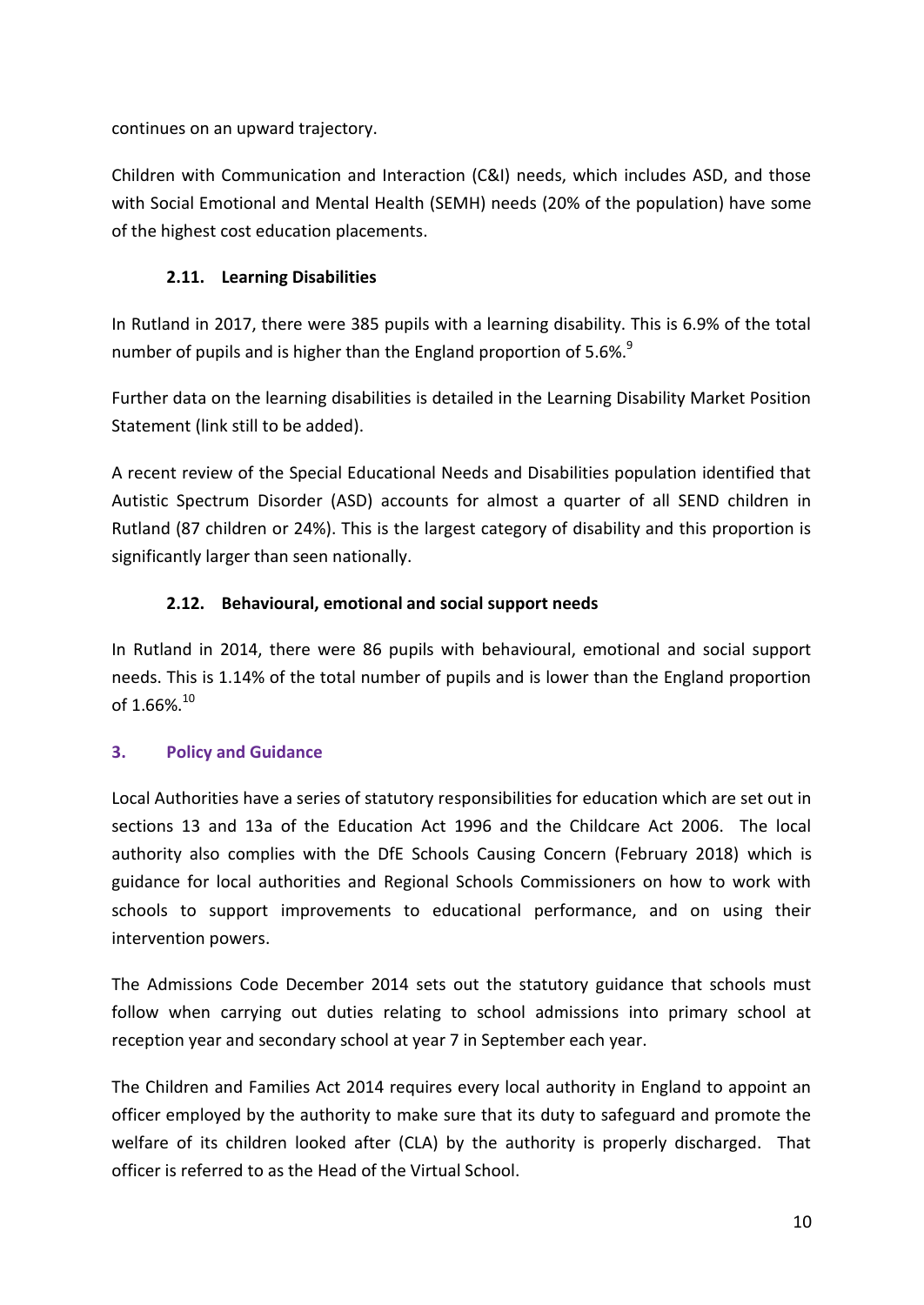#### <span id="page-15-0"></span>**4. Current Services**

At the heart of the education framework for Rutland is a commitment to encourage successful autonomous schools and to promote the activity of these and wider partners, including Single and Multi-Academy Trusts and Teaching School Alliances, to secure:

- the best possible levels of attainment and progress;
- outstanding leadership including effective governance;
- safety, fairness and equity for all pupils and staff;
- value for money and the capacity for continuous improvement within a selfimproving system.

All Early Years providers in the Private, Voluntary, Independent sector and schools work in close partnership with the local authority Early Years' Service. Inspection outcomes are monitored and systematic review (as outlined in the Education Improvement Prioritisation and Entitlement document) is undertaken. Local authority support is targeted to early years' providers in inverse proportion to success to ensure that resources are used effectively, with the aim for good practice within the sector to be shared and built upon. All Early Years providers delivering the Early Years Foundation Stage (EYFS) are entitled to an offer of 'core support' from Rutland County Council Early Years' Service. This includes Keep in Touch visits to each early years setting, Private, Voluntary or Independent provider, school and childminder; access to three EYFS networks; Lead Early Years Providers training day and a programme of training.

An overview of the performance of Rutland schools is maintained through an agreed and transparent process articulated through the Education Improvement Prioritisation and Entitlement document. The Learning and Skills Service meets at least three times per year to undertake a School Quality Assurance (SQA) desktop review of school effectiveness. At this meeting a range of evidence is considered and a prioritisation agreement made about each primary and secondary maintained school or academy. Schools are informed of the resulting priority status, with opportunities offered to maintained schools and academies to discuss the basis of the outcome and to review further evidence as required. The prioritisation enables the local authority to understand where there is potential vulnerability and to work with maintained schools and offer support to academies to address issues swiftly, including supporting these schools to build meaningful school improvement networks with others.

The Head of the Virtual School Head is also responsible for managing pupil premium funding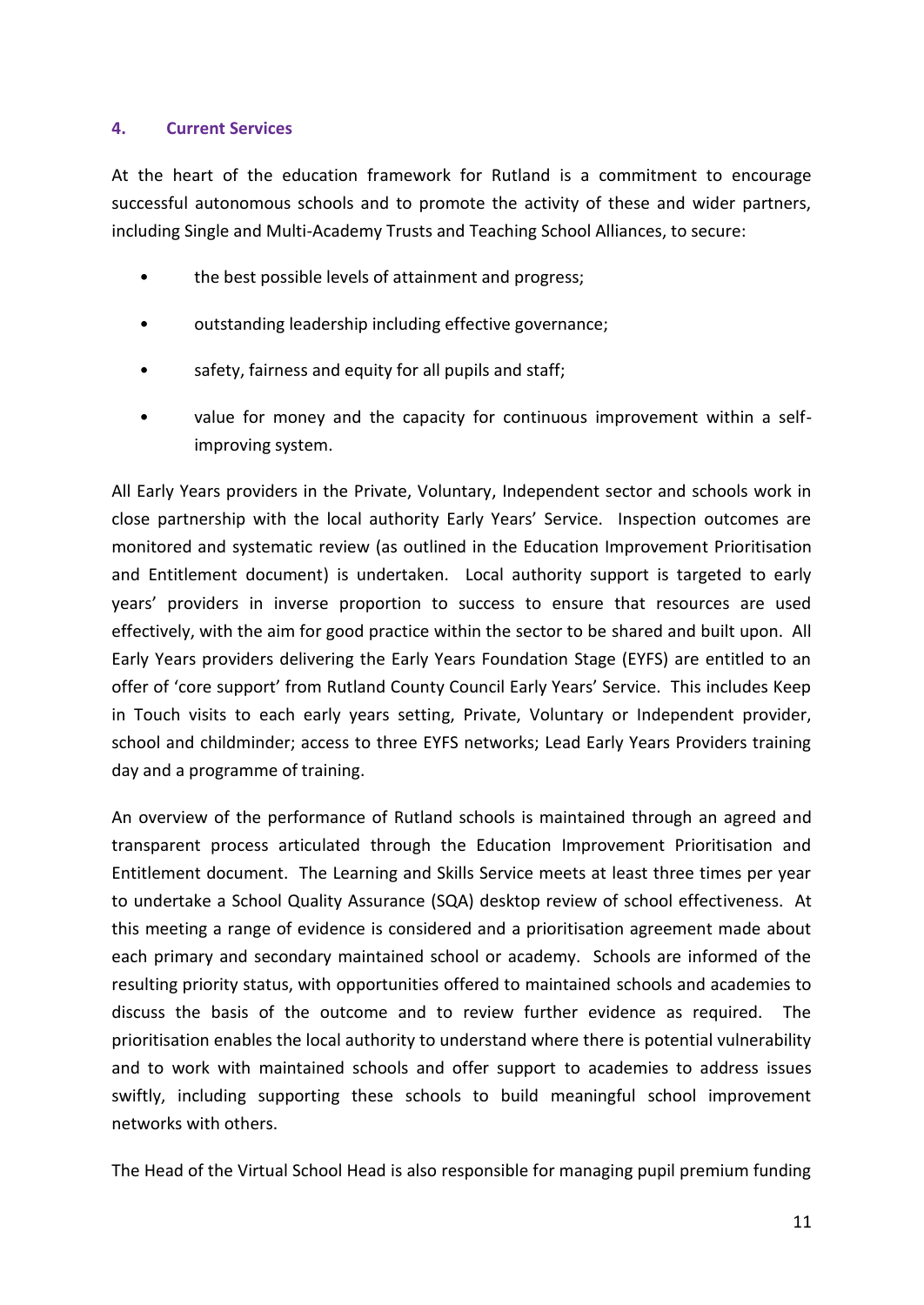for the children they look after and for allocating it to schools as well as managing the early years' pupil premium and for allocating the premium to the early years' providers that educate CLA who are taking up the free early education entitlement for 3- or 4-year-olds.

It is a statutory requirement that admissions into primary school at Reception Year and Secondary School at Year 7 for September each year are co-ordinated by the local authority; parents of Rutland resident children apply to Rutland County Council for places. Applications for other year groups throughout the academic year, known as in-year admissions, are administered by the admission authority for the preferred school. In 2018:

- 97% of Rutland resident children have received an offer at their first preference primary school
- 96% of Rutland resident children have received an offer at their first preference secondary school
- 100% of Rutland resident children have received an offer at one of their preferred primary schools
- 100% of Rutland resident children have received an offer at one of their preferred secondary schools

The admissions team works in partnership with the Business Intelligence Team and Property Services to ensure there are sufficient school places available in Rutland and to monitor the available capacity within schools over the year.

# <span id="page-16-0"></span>**5. Unmet needs/Gaps**

Rutland County Council produces a Learning and Skills Service Annual Review (LaSSAR) which acts as both a summary of the previous year's actions to address previous priorities as well as acting as a blueprint for future plans. The LaSSAR draws together a range of selfevaluation activities including internal and external review, data analysis, feedback and judgements and progress towards addressing local, regional and national priorities. This process enables the Learning and Skills Service to celebrate and build on from successes as well as to identify emerging issues and areas for improvement. It is through this annual process that unmet needs or gaps would be identified (see section 5).

### <span id="page-16-1"></span>**6. Recommendations**

The Learning and Skills Service identifies areas for further improvement in the Annual Education Improvement Plan (AEIP) which is compiled following the annual self-review process undertaken at the end of each academic year. The AEIP expresses the key actions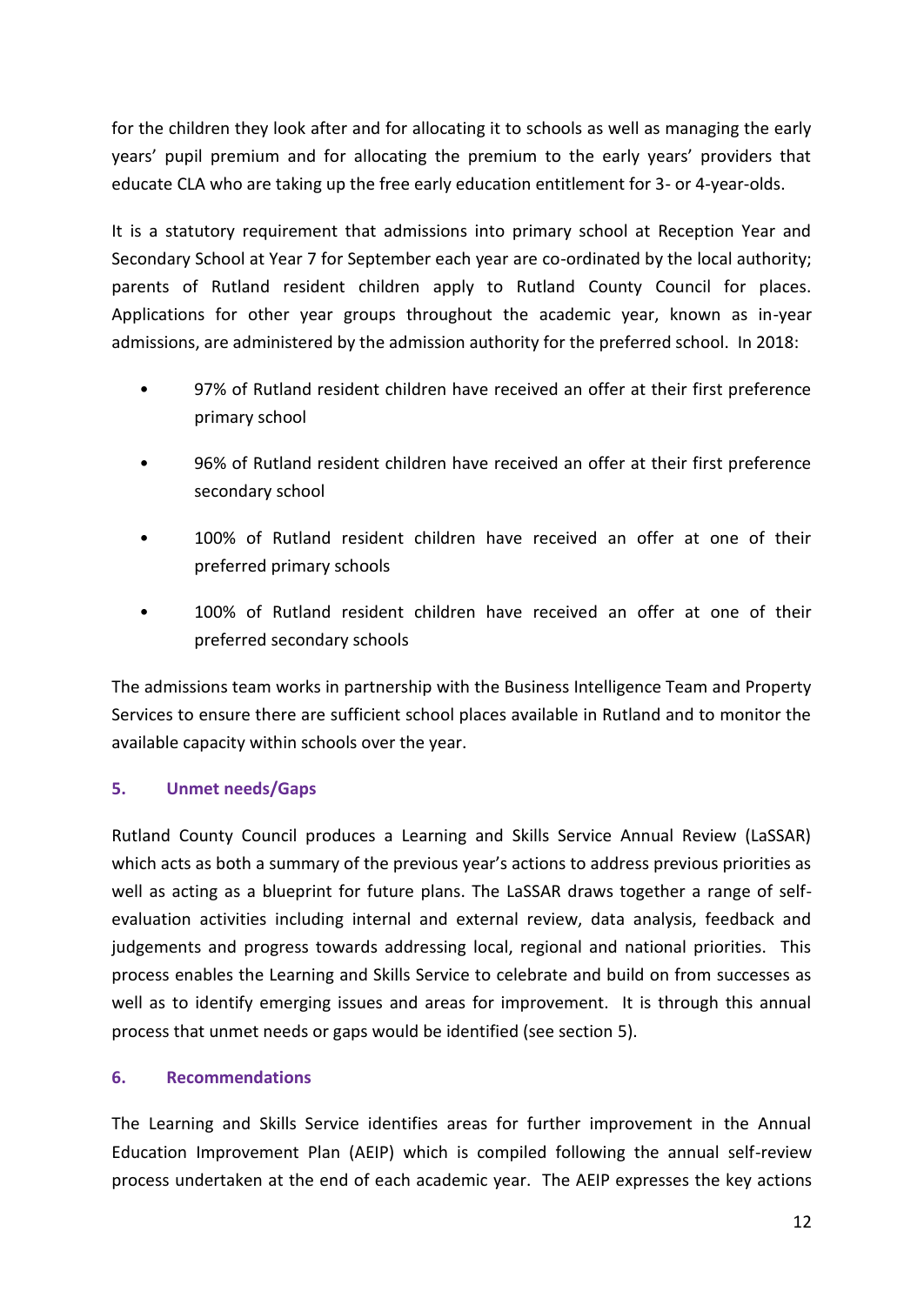required for ensuring the service to schools is effective in supporting and challenging schools leaders to sustain educational improvements. The impact of the AEIP is monitored through Rutland County Council's Education Performance Board, performance reports to Children and Young People's Scrutiny Panel and the Learning and Skills Service routine selfevaluation processes.

The 2018-19 Annual Education Improvement Plan will be completed when school performance data becomes available, however early indications are that it will include:

- Continuing to strengthen the capacity of systems leadership across the Local Authority through commissioned and brokered CPD programmes for leaders at all levels, including governors, and through partnership working with systems leaders to develop rigorous processes to secure robust sector-led, and delivered, school improvement.
- Utilising effective challenge and support mechanisms to increase schools' focus on effective provision for all groups of children and young people so that they are achieving their best possible standards, taking account of their starting points.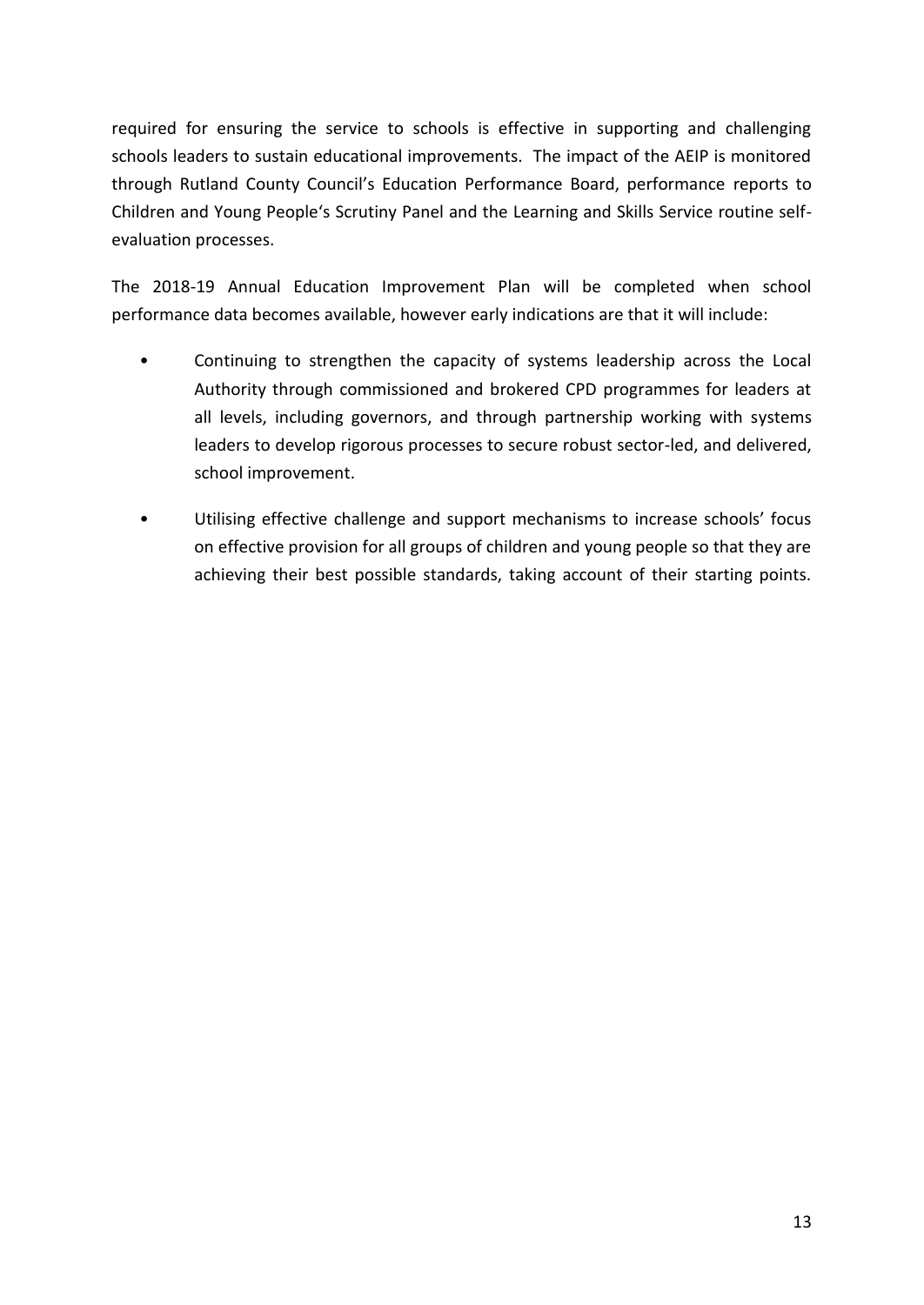# **GLOSSARY OF TERMS**

| AFIP          | Annual Education Improvement Plan         |
|---------------|-------------------------------------------|
| CCG           | <b>Clinical Commissioning Group</b>       |
| CLA.          | Children Looked After                     |
| <b>DfF</b>    | Department for Education                  |
| <b>EYFS</b>   | <b>Early Years Foundation Stage</b>       |
| <b>FBacc</b>  | English Baccalaureate                     |
| GLD           | Good Level of Development                 |
| LA            | Local Authority                           |
| <b>OFSTED</b> | Office for Standards in Education         |
| LaSSAR        | Learning and Skills Service Annual Review |
| <b>SATs</b>   | <b>Standard Assessment Tests</b>          |
| SOA           | <b>School Quality Assurance</b>           |
|               |                                           |